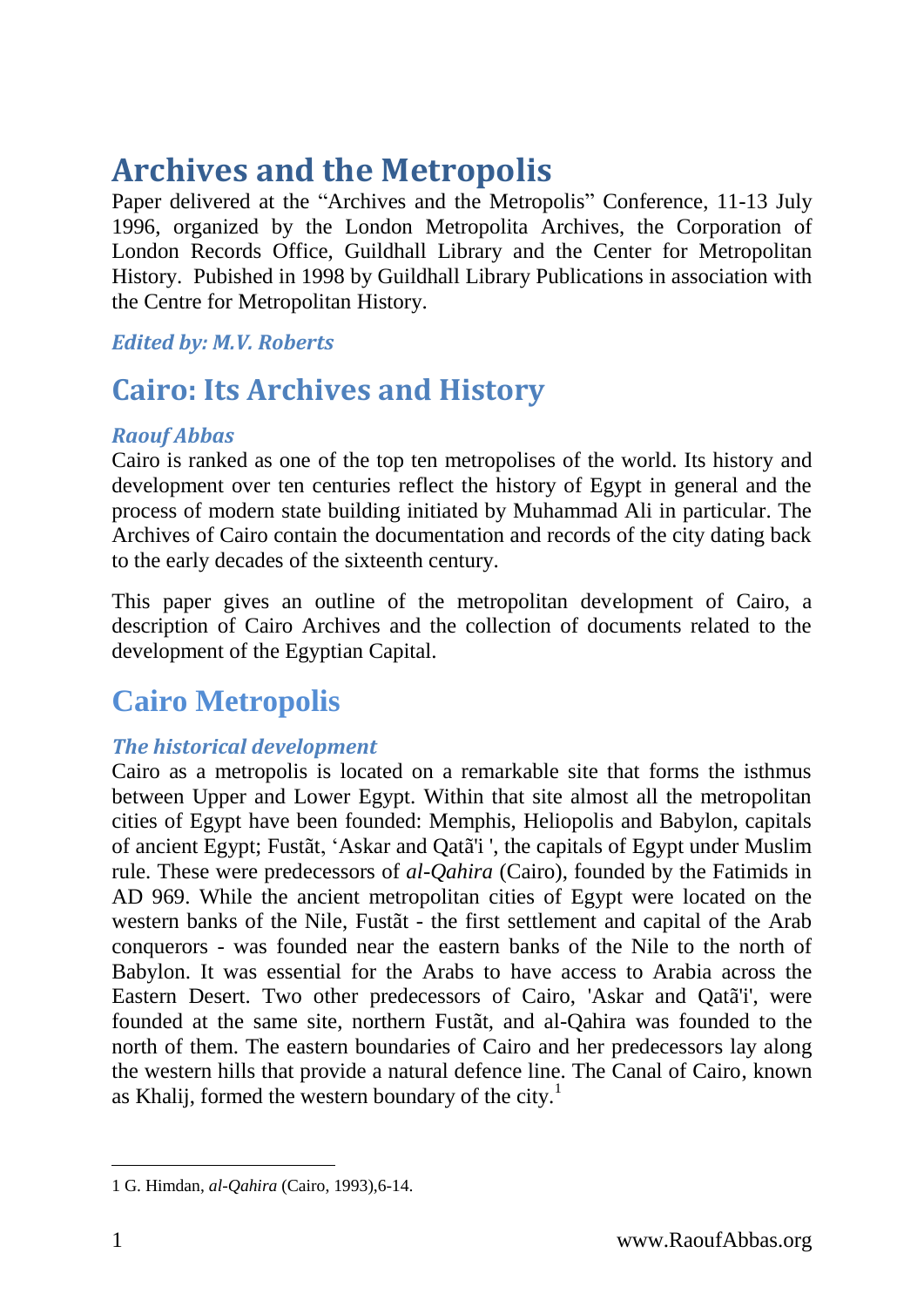The Khalij originated in Pharaonic times when a canal was dug to connect the Nile with the Red Sea. It was restored by the Emperor Trajan, but gradually fell into disuse. After the Arab conquest in AD 641 and the establishment of Fustãt, the canal was redug with a new mouth to the north of Babylon. In the eighth century it was blocked and in the tenth century restored again. By the end of the Fatimid rule the Canal was neglected and terminated at a depression south-east of the Delta, where it formed a little lake called *Birkat al-Hajj*, the first station on the pilgrimage road to Mecca. Despite the great expansion of Cairo under the Mamluks, the banks of the Canal retained a suburban character.<sup>2</sup> Salah al-Din, the founder of the Ayyubid dynasty, built the Citadel of Cairo, and extended the city walls to include Fustãt and other Muslim predecessors of Cairo. 3

#### *Ottoman Cairo*

By the beginning of the Ottoman Period in 1517, Cairo was a long narrow urban strip stretching between Fustãt to the south and Raydãniyya, the northern outskirts of al-Qahira, the Fatimid capital. The landscape of Cairo sloped from the Muqattam Hills, which form the eastern boundary, westwards, to the eastern banks of the Nile. Between the Arab conquest in the mid seventh century and the end of the eighth century, the course of the Nile changed several times, leaving a wide alluvial plain on its eastern banks, one to two kilometres wide to the west of Cairo between the Khalij (Canal of Cairo) and the eastern banks of the Nile. The alluvial plain was turned into fields to supply Cairo with fruit and vegetables, and served as a picnic area with its gardens and ponds. Acting as a suburb of Cairo, the alluvial plain attracted the attention of its wealthy, who established houses surrounded by gardens on land leased to them by the State. The ponds of the western suburb of Cairo were depressions in the soil that were filled by canals or the infiltration of water during the Nile floods. Sometimes ponds were dug at the initiative of a member of the ruling class. Besides coolness in the summer, these ponds offered great opportunities for entertainment especially at night. When the wealthy elite began building outside the urban core of Cairo, they showed an obvious preference for the neighbourhood of the ponds such as Birkat al-Fil and Birkat Azbakiyya. In the Ottoman period, two aristocratic residential districts developed around these two ponds. 4

The alluvial landscape did not immediately pull the urban expansion of Cairo towards the west. Only much later, at the beginning of the eighteenth century,

<sup>2</sup> D. Behrens-Abouseif, *Azbakiyya and its Environs from Azbak to Ismail 1467-1879* (Cairo, 1985),2- 4.

<sup>3</sup> For the early history of Cairo, see: A. Reymond, *Le Caire* (Paris, 1993); J. Abu-Lughod, Cairo: *1,001 years of the City Victorious* (Princeton, 1971); S. Lane-Poole, *The Story of Cairo* (1902); M. Clerget, *Le Caire: Etude de Geographie Urbain et d'Histoire Economique* (Cairo, 1934).

<sup>4</sup> Clerget, *Le Caire. vol. 1*, 194; Abu-Lughod, *Cairo*, 709; N. Hanna, *An Urban History of Bulaq in the Mamluk and Ottoman Periods* (Cairo, 1983),2-4.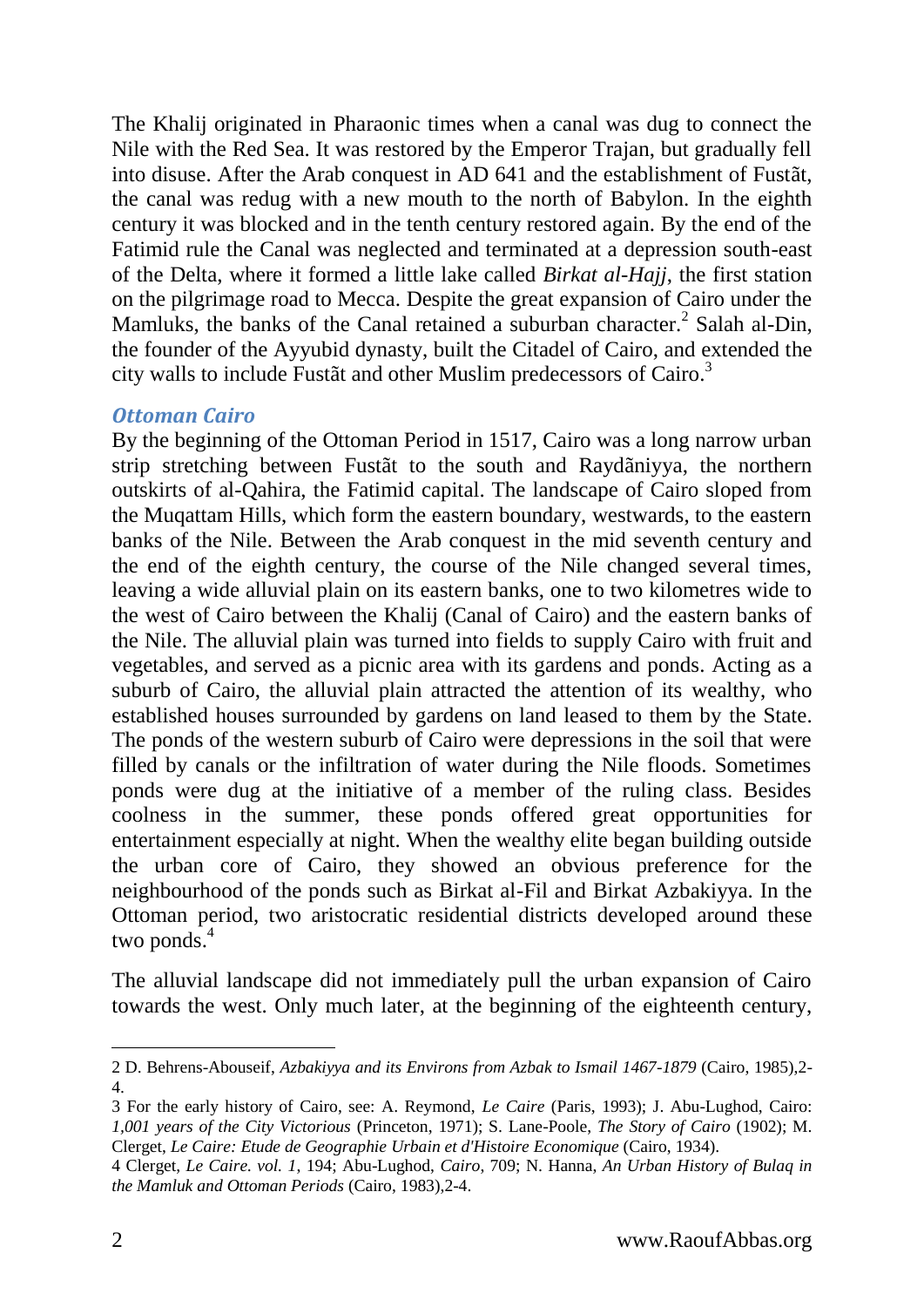the area between Khalij and the pond of Azbakiyya witnessed the boom of its final urbanisation  $5$ 

The Ottoman period in Cairo witnessed some large-scale projects that contributed to shaping and organising certain quarters. The boundaries of Cairo did not continue to expand as they had under the Mamluks. The French Expeditionary Forces 1798-1801 made their headquarters at Azbakiyya, and introduced some strategic modifications on the physical form of Cairo. Orders were issued to remove the street gates, and a large thoroughfare was built to connect the French headquarters with the Khalij. Planned urbanisation of the alluvial western suburb was achieved in the nineteenth century under the rule of Muhammad Ali and Khedive Ismail.

#### *The making of modern Cairo*

Muhammad Ali (1805-48) initiated a policy of modem state building that involved economic changes, reorganisation of government institutions, and introduction of modem education to serve an ambitious political objective. Under him, Egypt emerged as a regional power with a strong modem army and navy. <sup>6</sup> Muhammad Ali contributed to modem urban development of Cairo. Hygiene was one of his concerns and his achievements in the urbanisation of Cairo were mainly directed by hygiene considerations. He removed the cemeteries of Azbakiyya, levelled the rubbish mounds within and around the city's urban landscape, filled the ponds, cleaned the streets, gave them names and provided street lighting. The street built by the French to connect Azbakiyya with Khalij was modernised and became a centre of European trade, as well as the residence of the European government servants employed by Muhammad Ali. In 1837 a plan to develop the Azbakiyya quarter was initiated, to create a European style national park surrounded by fine buildings, foreign consulates, schools, a hospital and European-style hotels. Cairo's architectural character was changing to cope with Muhammad Ali's policy of modernisation: architecture in the Greek, European and Turkish style was adopted initiating a new chapter in Cairo's urban development.<sup>7</sup>

The radical urban development that created modern Cairo was made by Khedive Ismail after his visit to the *Exposition Universelle* in Paris in 1867. The Khedive was very impressed by the character of the French capital, and decided to give Cairo a European orientation in time for the opening of the Suez Canal in 1869. Invitations to this event had been sent to prominent European guests, and the Khedive wanted Cairo to look European.

<sup>5</sup> For details, see: Behrens-Abouseif, *Azbakiyya*, chapter 3.

<sup>6</sup> A.L.S. Marsot*, Egypt in the Reign of Muhammad Ali* (Cambridge, 1984).

<sup>7</sup> Behrens-Abouseif, *Azbakiyya*, 81-88.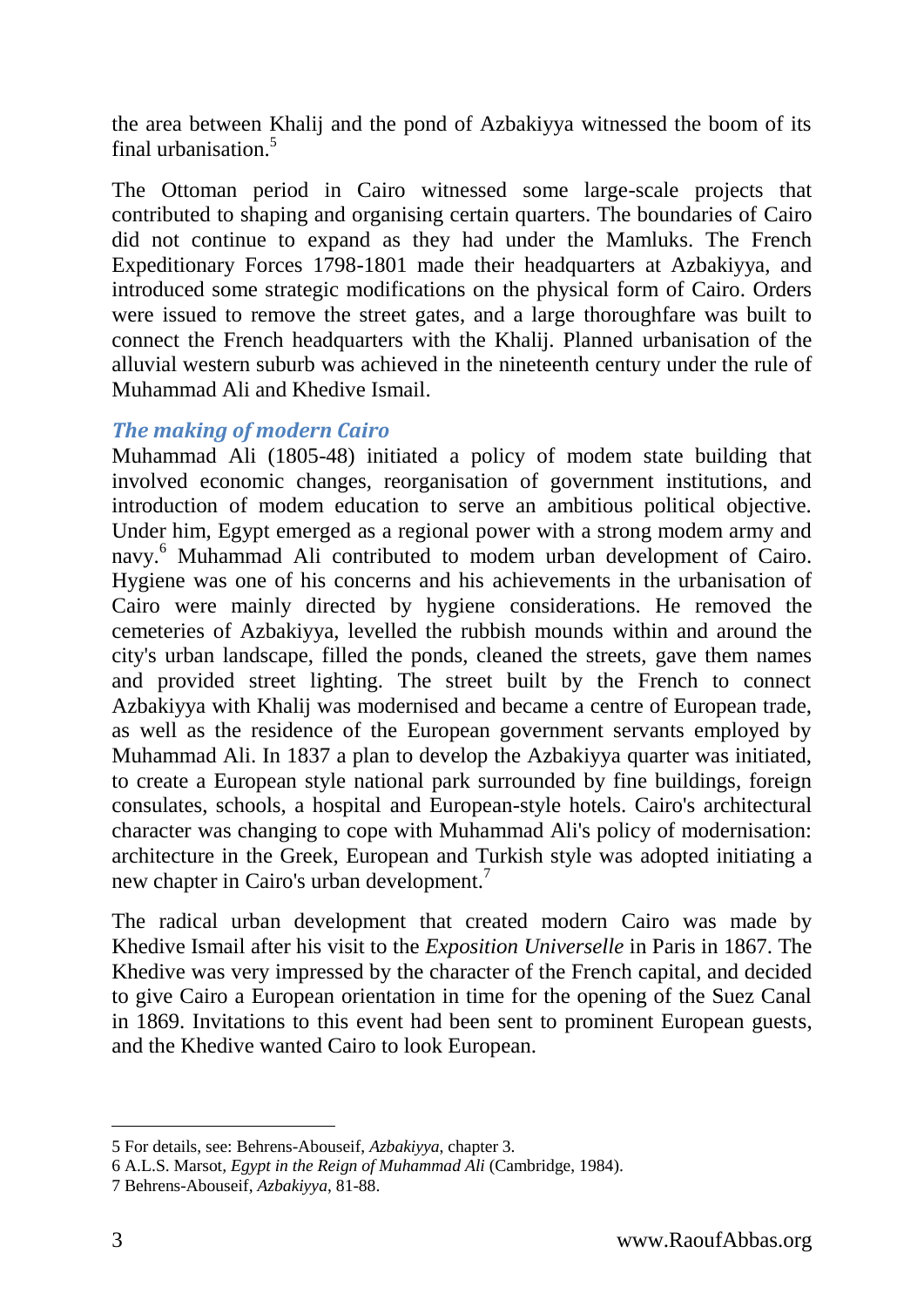Neither Ismail nor his grandfather, Muhammad Ali, could realise their dream of modernisation within the urban core of Cairo with its traditional historical character. It was the plain to the west of Cairo, between the Khalij and the Nile, that made it possible to plan modem urban expansion. Ismail initiated a short term scheme to remodel Azbakiyya quarter. Two streets were laid down to connect the western extension of Cairo with the urban core: Muhammad Ali street connecting Azbakiyya with the Citadel, and Abdul-Aziz street connecting the quarter with Abdin, where Ismail ordered a modem palace to be built as an official residence. Another street named after Clot Bey crossed the Coptic quarter, joining Azbakiyya with Bab al-Hadid where the railway terminal was located. A new opera house was built on the model of Milan's *La Scala*, and statues were ordered to decorate the public squares.<sup>8</sup>

The quarter to the south of Azbakiyya known as *al-Luq*, lightly urbanised and inhabited by marginal social groups, marshy and full of rubbish mounds, was turned into a modern urban quarter. Ismail initiated a plan for the Ismailiyya, a new name given to the quarter. The rubbish mounds were levelled, swamps and ponds were filled and the area was planned on a European style to become a new aristocratic residential quarter in between 'Abdin Palace and the Nile.

Ismailiyya quarter pulled urbanisation westward to reach the Nile banks, and Ismail initiated the urban expansion of Cairo across the Nile to the western banks. He engaged a French company to erect Qasr al-Nil bridge joining the east bank with Zamalik island, and another bridge joining the island with the west bank was built by a British company. Both bridges were opened in 1871. Khedive Ismail initiated the first step in the urbanisation of the Nile's west bank by building two palaces, one at Zamalik Island and one at Giza, to be followed by others built by him and high ranking officers. Orman, a botanic garden, was founded by the western bank of the Nile at Giza. Ismail also created two suburbs; Abbasiyya to the northeast of Cairo and Hilwan as an aristocratic resort connected with Cairo by a special railway.

Two significant developments were achieved under Ismail as regards modern Cairo's infrastructure, water and gas supplies. Two French companies were given concessions in 1865, Cordier Water Company and Lebon Gas Company (later engaged in both gas and electricity in the early 1890s).

Little was done after Ismail in the field of urbanisation except filling the Khalij to form an avenue, carried out by the Cairo Tramway Company in 1896. In 1905, a Belgian real estate company established a new suburb of Heliopolis

-

<sup>8</sup> Ibid., 89-100.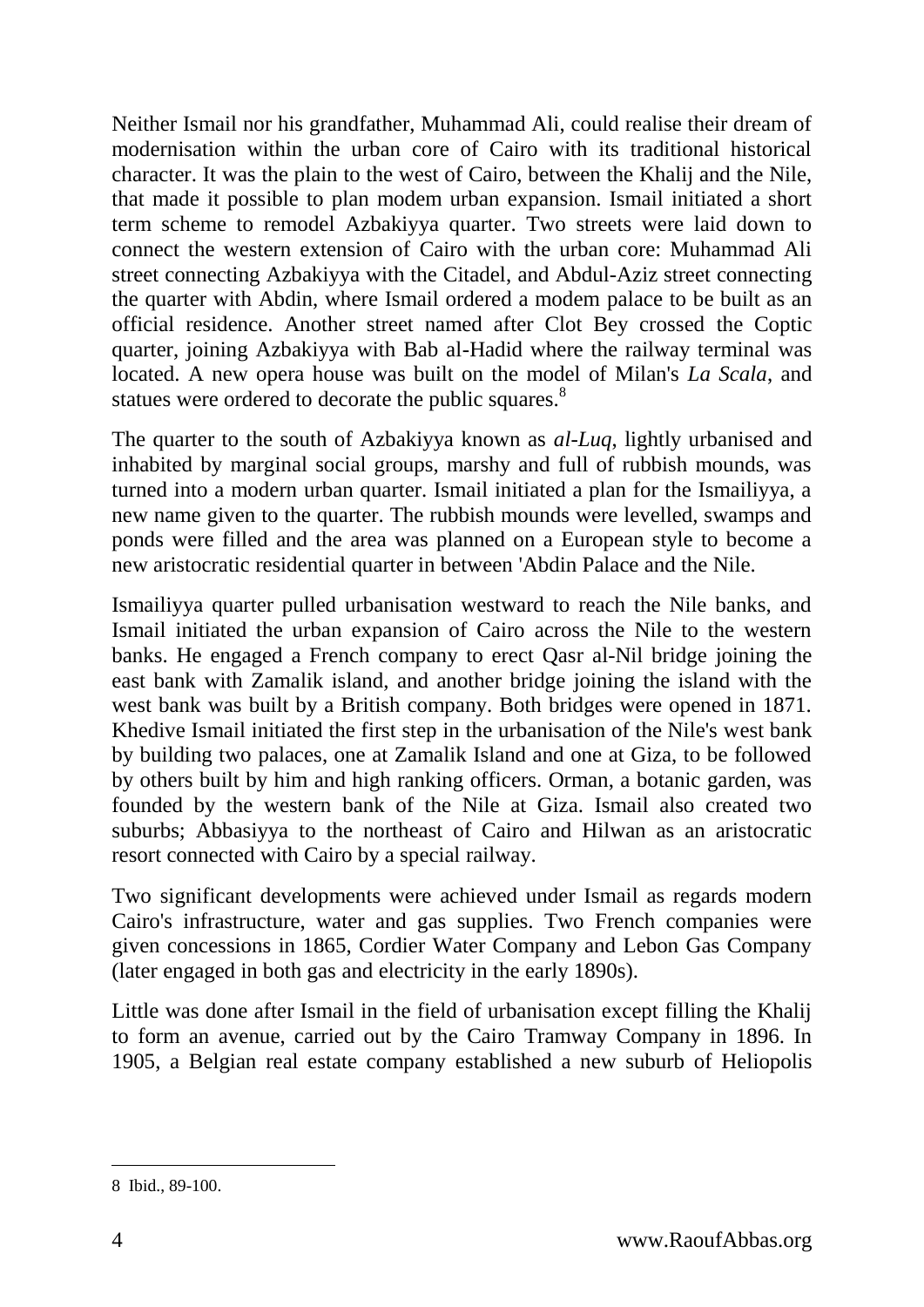north-east of Cairo, at the same time as a British concern laid the foundations of al-Ma'adi suburb four kilometres to the south of Cairo.<sup>9</sup>

The urban landscape of Cairo in the twentieth century was marked by expansion northward to Faggala, Zahir and Shubra, and north-eastward to Abbasiyya, Heliopolis, Matariyya, and later Madinet Nasr. Urbanization of the western bank of the Nile was initiated in the 1950s and developed through the last three decades giving a new dimension to Greater Cairo.

#### *Contradictions of development*

Ottoman Cairo which was a small urban rectangle became a neglected part of the modern metropolis. The modem European-style urban core made by Khedive Ismail and developed across the river to the west of the Nile and the north of Cairo became a centre of gravity for all urban development schemes. Until the 1950s, the quarters of old Cairo lacked necessary services such as water supply, electricity, sewage and drainage. The wealthy merchants and notables of the old city moved to the west or the north-east where the modern quarters are located. The street of al-Khalij made invisible borders between two different cities, old and modern. While old quarters of Cairo were the centre of traditional industries and old bazaars trading in textiles, spices, metalwork and other goods demanded by lower middle and poor classes, the modern quarters became centres of business, banks, insurance and trading companies, the Stock Exchange, hotels, department stores, fancy restaurants, theatres, cinemas and entertainment.<sup>10</sup>

The social demography of Cairo reflects the contradiction between old and new, traditional and modern quarters of Cairo. Poor quarters are located at the eastern, northern and southern outskirts of the city, comprising the most densely populated quarters of old Cairo, Shubra, Bulaq and Imbaba, inhabited by workers, artisans, retail dealers and low-ranking government servants. The rank and file of the bourgeoisie inhabit the modern quarters between old Cairo and the western banks of the Nile, such as Azbakiyya, Bab al-Luq, Garden City, Zamalik, Ruda, Duqqi, Agouza, Muhandisin, Ma'adi, Heliopolis and Madinet Nasr. In between these socially polarized quarters that reflect the gulf between poor and rich Cairenes, there are quarters inhabited by the lower middle class such as Munira, Faggala, Zahir, Abbasiyya and some parts of Shubra and Rodel-farag, where some merchants, government servants, and army officers live. $11$ 

 $\overline{a}$ 9 A. Zaki, *al-Qahira* (Cairo, 1943), 177-192.

<sup>10</sup> Himdan, *al-Qahira*; 76-88.

<sup>11</sup> Reymond, *Le Caire*, chapter 16; F. Musailhi, *Tatawwur al-'Asrma al-Misriyya* (Cairo, 1988).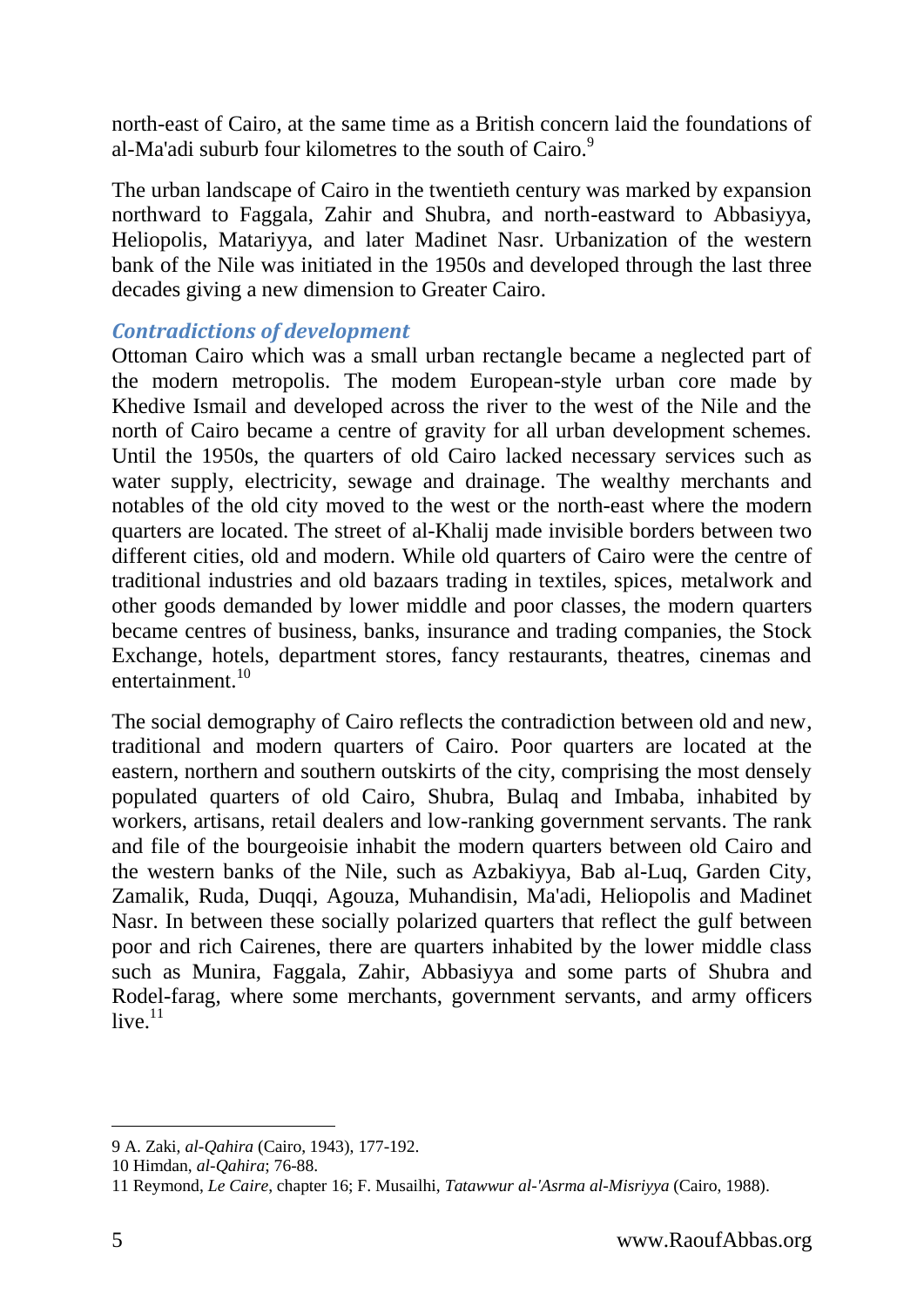#### *The Great Wen*

The urban development and population growth of Cairo since the nineteenth century had some detrimental effects. Between 1882 and 1986, the population of Egypt increased sevenfold (from 6,700,000 to 50,400,000), but the population of Cairo increased twentytwofold in the same period (from 400,000 to 9,000,000). In 1882, the population of Cairo was 5.7 per cent of Egypt's population; the percentage swelled to 17.1 per cent in  $1986$ .<sup>12</sup> In a little more than a century, Cairo became a megalopolis suffering all kinds of development problems in areas such as housing, services, transportation, and pollution analogous to Third World countries.

# **Cairo Archives**

## *Tradition and heritage*

The archives of Cairo reflect the great city's long history and form an integral part of the city's metropolitan development. Egypt has one of the oldest central administrations and hierarchical bureaucracies in the world. From ancient to modern times, all documents and records were kept by the State departments concerned in the capital. The archaeological findings of different ages show great quantities of papyrus documents related to Pharaonic, Ptolemaic, Roman, Byzantine and Muslim Egypt. Private documents relating to trade and business were also found in Cairo, dating back to the Middle Ages, reflecting the interest of private communities in keeping archives of their own. The Ottomans started their rule by documenting the Mamluk land tenures and related land tax, to serve as basis for the first cadastral survey conducted by them. The main Islamic law courts *(mahkama Shar'iyya)* kept records dating back to the sixteenth century, the beginning of Ottoman rule.

Despite this deeply rooted bureaucratic heritage, and consistent interest in documentation and the keeping of archives, the country and its metropolis had no central archives before 1829, when Muhammad Ali established the *Daftarhane* (Record Office). Before that time, documents and records were kept by the department or officer concerned, who could take them with him in case of retirement or dismissal. Only the records and documents related to the treasury and central administration were kept permanently by the Viceroy's office. These included land tenure, tax-farming (*iltizam*), stipends of the military and government servants, and correspondence exchanged with Constantinople. The Shari'a Court records were kept separately by the courts concerned.

<sup>12</sup> Himdan, *al-Qahira*; 240-45; F. Shorter, *Cairo's Leap Forward: People, Households and Dwelling Space* (Cairo, 1989).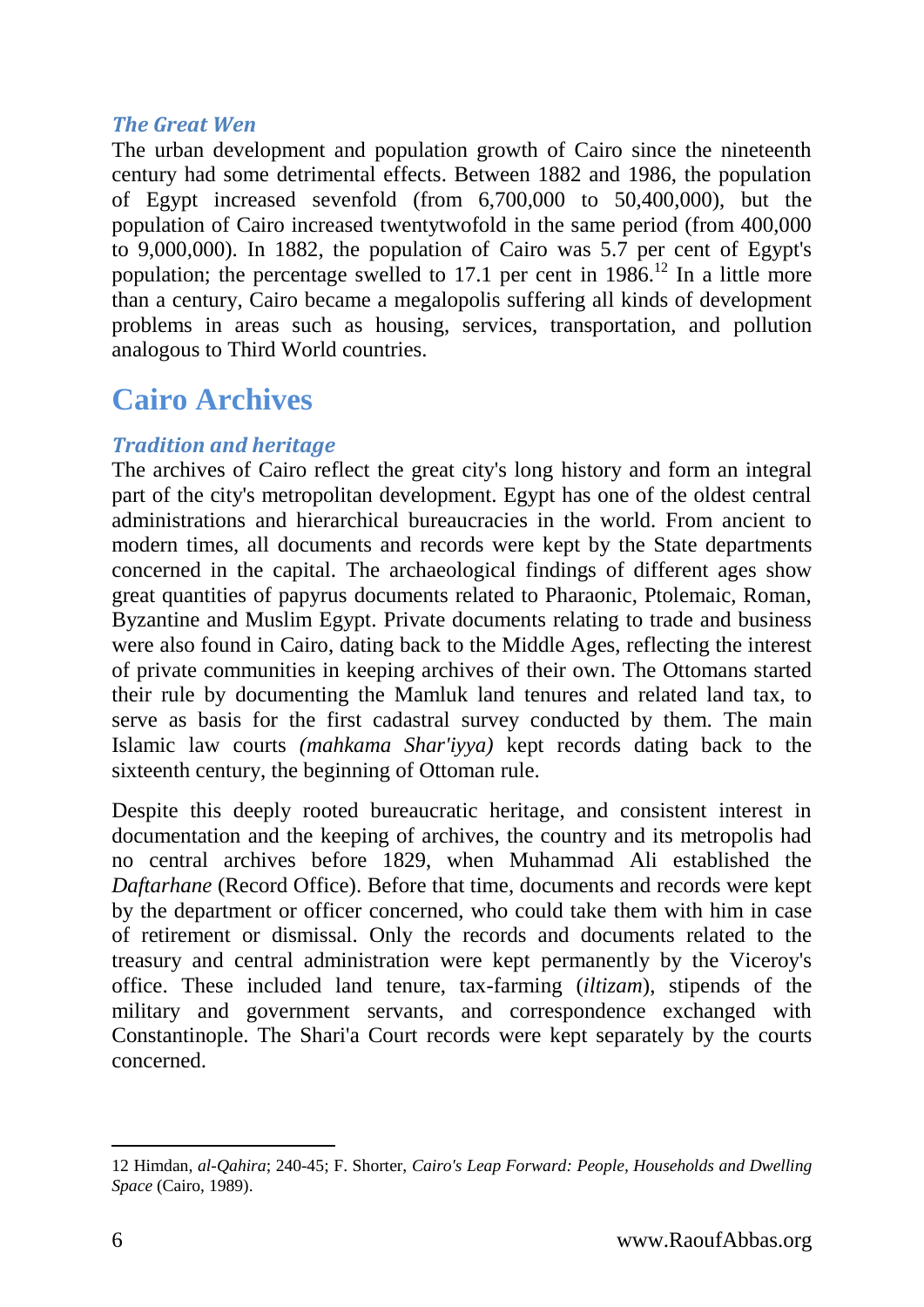### *The making of Cairo Archives*

The creation of a modern state initiated by Muhammad Ali, with the subsequent reorganisation and institutionalisation of administration, made it essential to establish the *Daftarhane*. <sup>13</sup> The destruction of the Deputy Viceroy's (*Katkhuda Bey*) office, in the Citadel, by a fire in June 1820, which damaged a considerable part of the central records and documents, induced Muhammad Ali to build a secure dedicated repository for the archives. The *Daftarhane* was built on the site of the old Mamluk Mint adjacent to the Citadel of Cairo, a two storey stone building with strong walls and a watchtower for guards. It contained 41 strong rooms 5.25 metres high, the number being increased later to 69, all with narrow strong windows, furnished with wooden shelves.

Inaugurated in May 1829, the Archives were affiliated to the Treasury up to 1844, when it became a division of the Viceroy's Department. Three years later, it was attached to the Department of Finance, and in 1876 became a department within the Ministry of the Interior, then back again to the Ministry of Finance in 1905. The Archives became a part of the Ministry of Culture for two years 1977-79, then became a department of the Ministry of Finance. It is still functioning as current archives of financial and judicial documents. Since 1933, collections of documents from the nineteenth century and earlier have been moved from Cairo Archives, then known as *Dar al-Mahfuzat al-'Umumiyya* (Public Record Office), to the newly established Royal Historical Archives.

A traditional way of keeping records and documents was adopted by the *Daftarhane* for sixteen years from 1830 to 1846, when the Statute regulating the Archives was promulgated by the Viceroy. Before implementation of the Statute, documents were held by the department of origin for two years, then moved to special strong rooms in the Archives. One or more strong rooms were assigned for the documents coming from each department, which were placed there without any indexing or classification. Lack of archival experience was behind this traditional system, as the first archivists were clerks from the Treasury. Accumulation of archival materials in this way made them inconvenient to use, and a modern system needed to be introduced.

M. Rouser, a French teacher at the School of Book-Keeping in Cairo, was ordered by Muhammad Ali in 1844 to devise a suitable way to reorganise the Archives. He submitted his proposals for reorganisation in the form of a statute, which was studied carefully by a consultative body and the Viceroy issued a decree of implementation. The Statute laid down the foundations of archival order of the *Daftarhane*. Cairo Archives continued to apply the system made by

-

<sup>13</sup> All information on the Daftarhane and the development of Cairo archives is based on two unpublished works in Arabic: S.A. Shafa'ah, 'Maya wa Khamsun "Aman" Umr al-Daftarhne al-Misriyya' (1979); I. Omar, Dar al-Mahfuzat al-'Umumiyya bil-Qal'ah' (MA thesis, Cairo University, 1987).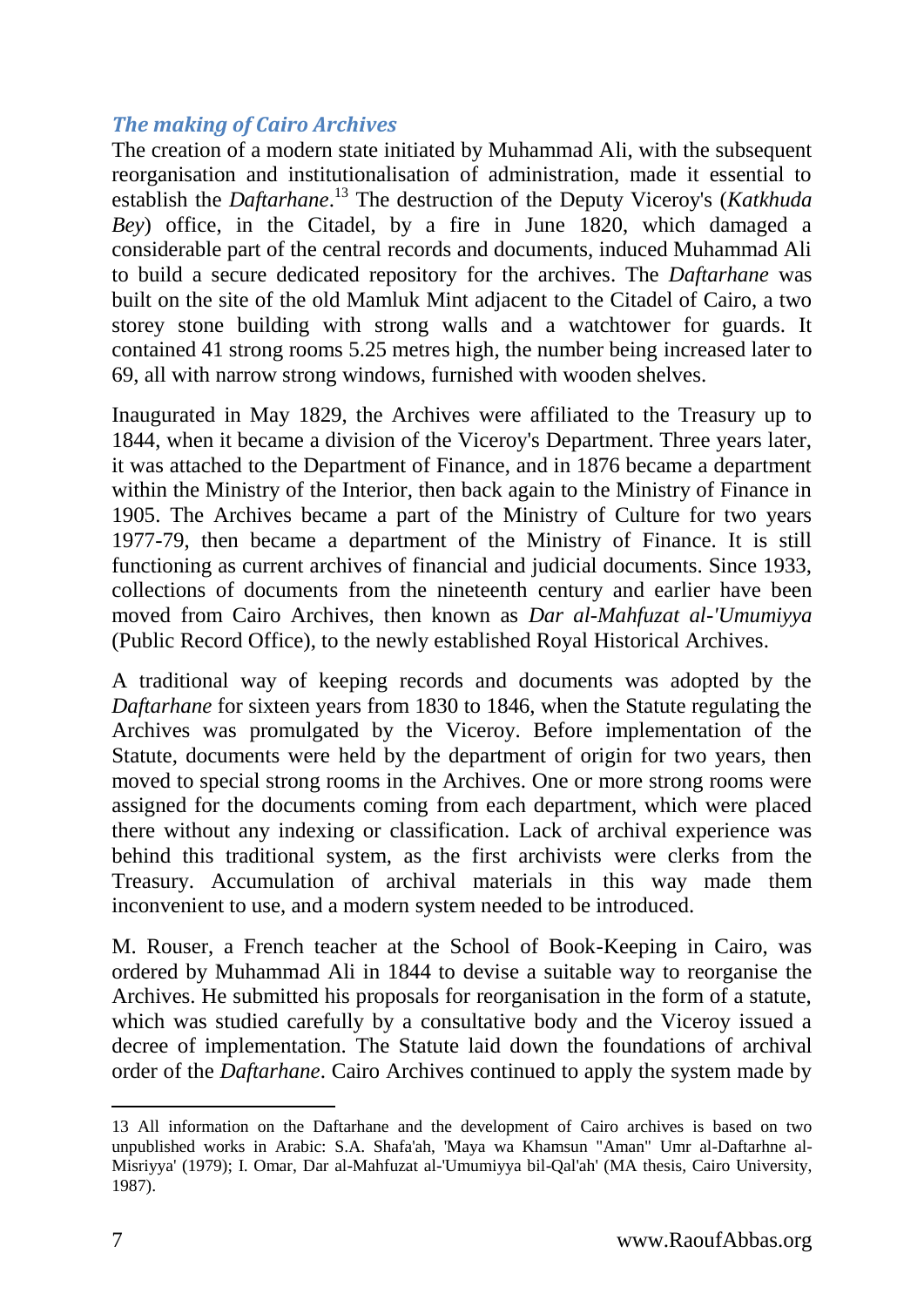Rouser with some insignificant amendments introduced in 1895, 1907, 1921 and 1953, dealing with the period of retention of the documents at the department of origin and adding new categories of documents to be kept permanently or temporarily in the Archives.

According to the Statute of the Archives, documents and records were held by the department of origin for five to fifteen years, depending on the class of documents as defined by the regulations of the current archives. A special committee with membership from divisions of the departments concerned and representatives of the acquisition division of the Archives meets regularly to identify unnecessary documents for destruction and others of historical value for removal to the Archives for retention.

The archives were arranged in six sequences: personal name, geographic, alphabetic, chronological, subject and numerical. Records of tax-payers in urban areas, files of government servants and pensioners, and records of military conscription were listed in alphabetical order of surname. Geographic classification was applied to records of urban buildings and records of land ownership in rural areas, by location such as districts and streets in cities, by provinces and villages in the country, in alphabetical order. Chronological arrangement was used for personal status records such as birth, death, marriage and divorce. Subject classification was generally used for major categories of the documents and contents of repositories. Numerical classification was generally used for all categories of records, utilizing the numbers of the document, shelf and repository successively.

The Statute of the Archives also regulated acquisition, access, and security measures to be observed by the archivists. In the last amendment of 1953, the Archives of Cairo were given authority over current archives in all government departments including arrangements for classification and indexing, paving the way for the introduction of a unified archival system.

Now, the premises of Cairo Archives at the Citadel are composed of four buildings: the *Daftarhane* of Muhammad Ali with 69 rooms in a two storey building, the *Darbhane* (Mint) building which served as an annex with 22 rooms, *Seray al- 'Adl* building adjacent to the Mint with 44 rooms, and the five storey building known as the New Building established in 1937, with 46 rooms. In total there are 181 rooms, comprising what is now known as *Dar al-Mahfuzat al-'Umumiyya* (the Public Record Office) housing state documents from the Ottoman period to recent times. Between 1933 and 1995, however, most of the documents relating to the Ottoman period and the nineteenth century were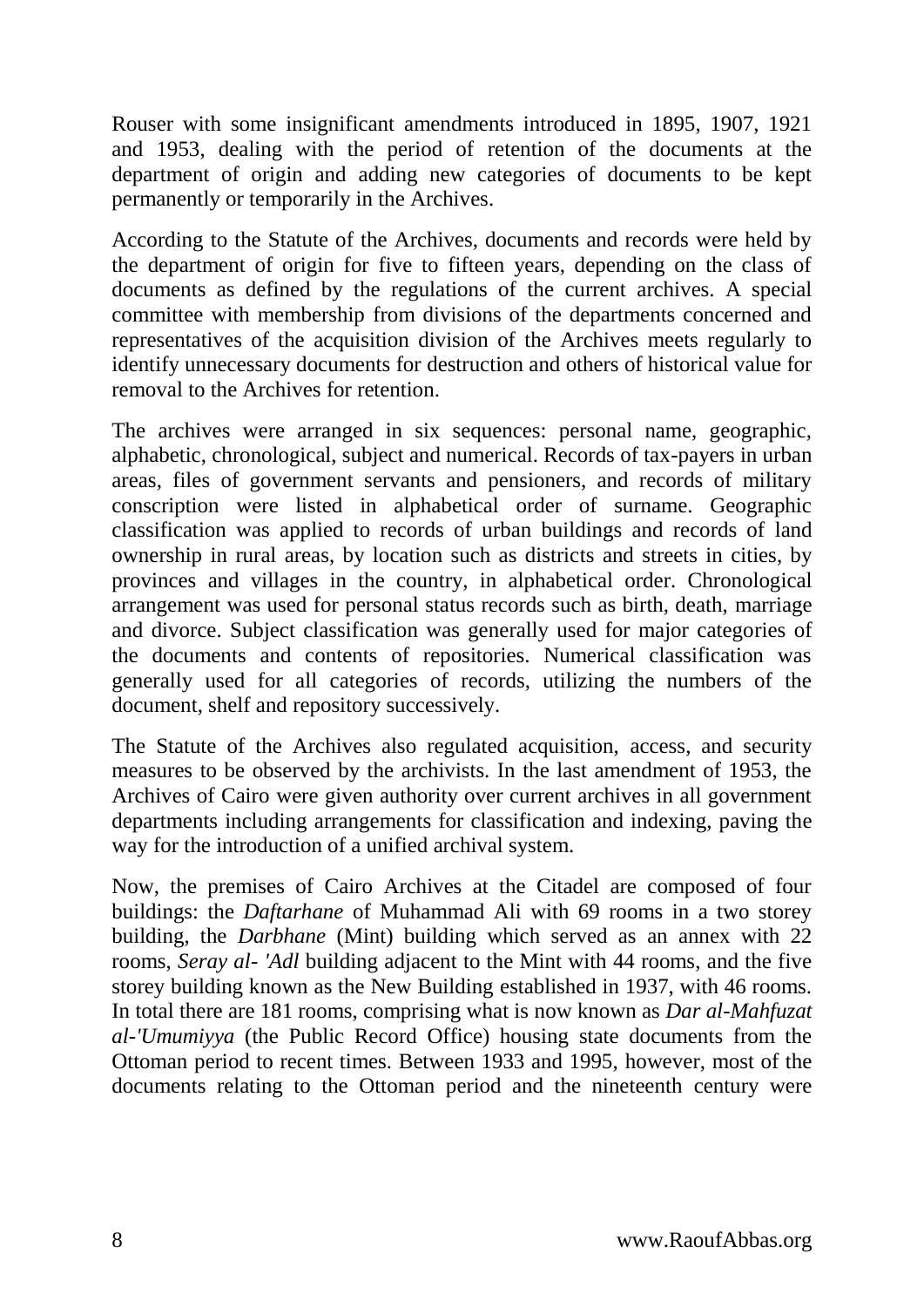gradually moved to the Royal Historical Archives established by King Fuad in 1933, renamed the National Historical Archives in 1954.<sup>14</sup>

### *The National- Historical Archives*

King Fuad realized that it was necessary for the dynasty to achieve an acceptable international image by re-interpreting the history of the makers of modern Egypt, Muhammad Ali and Ismail. An ad hoc committee of high ranking officials and scholars was established in 1925, and several European historians were recruited to write books on the achievements of the Muhammad Ali dynasty. The king's interest in history made it essential to collect documents on Egypt from European archives as well as making the Egyptian documents available. Since the European historians who had been recruited could not read Arabic or Turkish, Egyptian documents needed for their research had to be translated into French. A team of competent translators was hired by the Palace, and the Egyptian documents of the nineteenth century were moved from Cairo Archives at the Citadel to the Royal Cabinet in 'Abdin Palace. A special building within the confines of the palace was assigned to what came to be known in 1933 as the Royal Historical Archives. The new archives housed collections of transcribed European and American documents on nineteenthcentury Egypt collected from the archives of London, Paris, Wien and Washington, besides Arabic and Turkish Egyptian documents covering the period from the French expedition to the end of Ismail's reign, 1798-1879.

The creation of the Royal Historical Archives in 'Abdin Palace marked a significant development in the history of Cairo archives. Despite the fact that it was functioning as a historical research section in the royal palace, it provided indispensable archival services that were not available in the Public Record Office of the Citadel. A considerable number of Turkish documents was translated into Arabic. At the same time, subject classification of these documents was carried out. Firmans issued by the Ottoman Sultans to the viceroys of Egypt between 1597 and 1914 were collected, translated and classified. A card index covering 153 subjects in chronological and alphabetical order based on the major collection of Egyptian documents was prepared and made available. The Royal Historical Archives of 'Abdin was divided by language into three main sections; European, Turkish and Arabic. The archivists were mainly Europeans, and the translators were Turko-Europeans and Levantines. Access to the Royal Historical Archives was restricted to European researchers and Egyptians granted special permission.

With the coming of a new republican regime and the elimination of the monarchy, the historical archives of 'Abdin was given a hard time. The new

<sup>14</sup> All information on the National Archives of Cairo are based on the author's personal experience, and a report by Z.S. Najm, 'Dar al-Wathaiq al-Misriyya fi Thalatin Aman 1954-1984', *al-Mu'arrikh al-Misri*, Department of History, Cairo University, vol. 2 (1988), 201-223.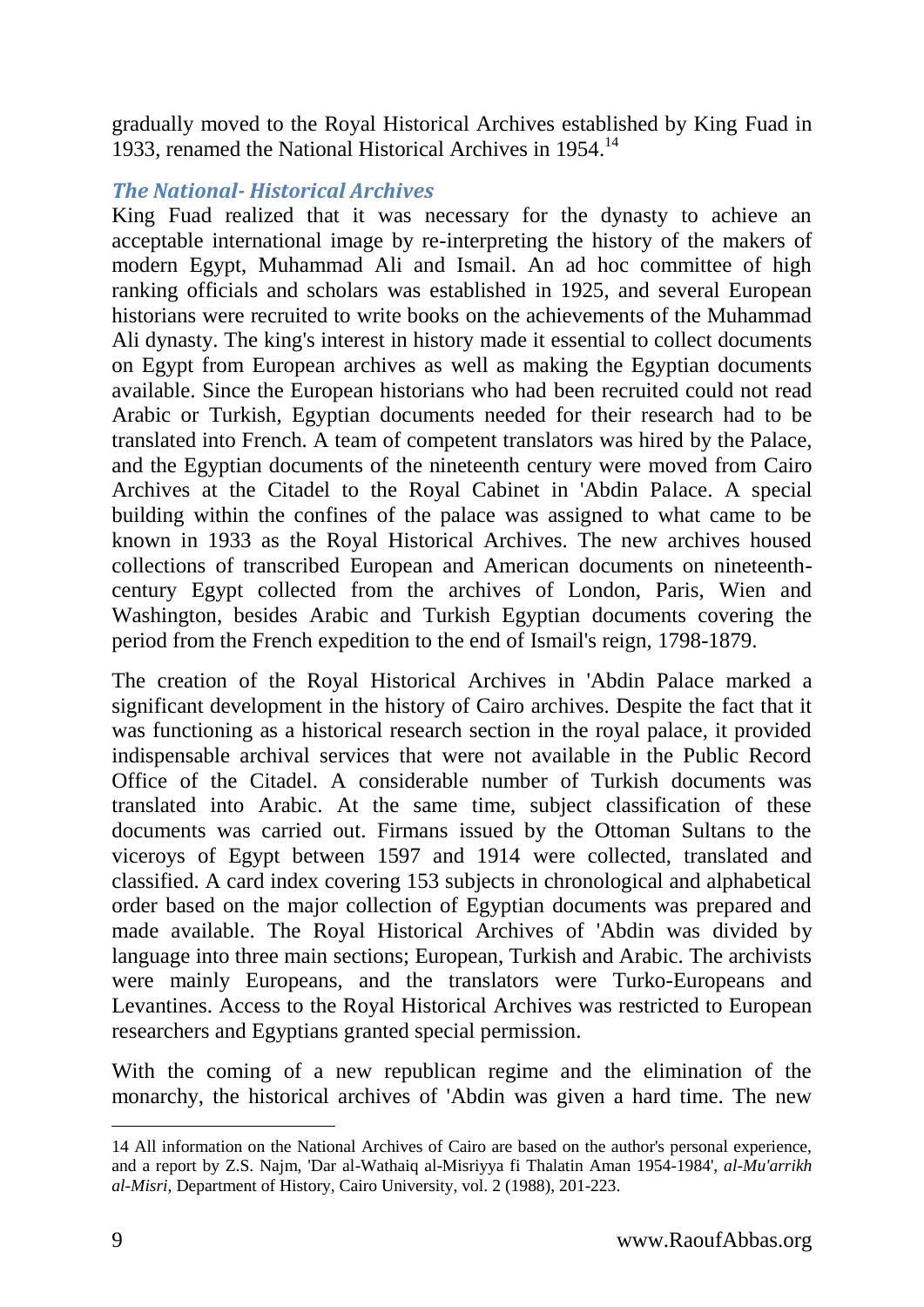regime resented all royal things beginning with the archives. The building which housed the archives was needed to serve as the headquarters for the military police. The staff were dismissed and the documents were moved randomly to an inconvenient place within 'Abdin premises, where they were piled in small, damp rooms and remained there, neglected for four years. Naturally, rodents did a remarkable job.

In June 1954, a decree was issued to found the National Archives to collect historical archival materials, keep them in proper order and make them available for researchers. The decree was not implemented until 1956 when 'Abdin Archives reopened under the title of National Archives in the same damp place. A staff of only five persons were assigned to implement this; they needed two years to clear part of the mess before they could make some documents available for researchers. Sometimes it was left for the researchers to sort through piles of documents and find out what they needed.

The restoration of the historical archives of 'Abdin to their condition as they had been under the monarchy took ten years of hard work by a limited number of personnel with little or no technical experience. A new classification was made in 1969. The language-based classification adopted by the royal archivists was abandoned, and documents were classified into five major categories:

- (a) documents and records of sovereign state departments;
- (b)documents of the public services departments;
- (c) documents of production departments and institutions of economic nature;
- (d) documents of the provincial administration;
- (e) documents of private institutions.

No detailed sub-classification or even indexing was made to show the contents of each category. Documents produced by certain departments were classified under another one, no subject or chronological classifications were made, and a researcher had to spend unlimited time in order to get what he or she needed for research.

Once the inadequate reorganisation was made, the National Archives were moved from 'Abdin to the Citadel in 1969, then again to a new building in Bulaq by the Nile's east bank in 1986. Inappropriate transportation caused more damage to document collections. Certain valuable documents were missing or misplaced. Limited and ineffectual efforts were made to restore some of the damaged items, but thousands are left untouched due to lack of modeen restoration equipment and technical expertise.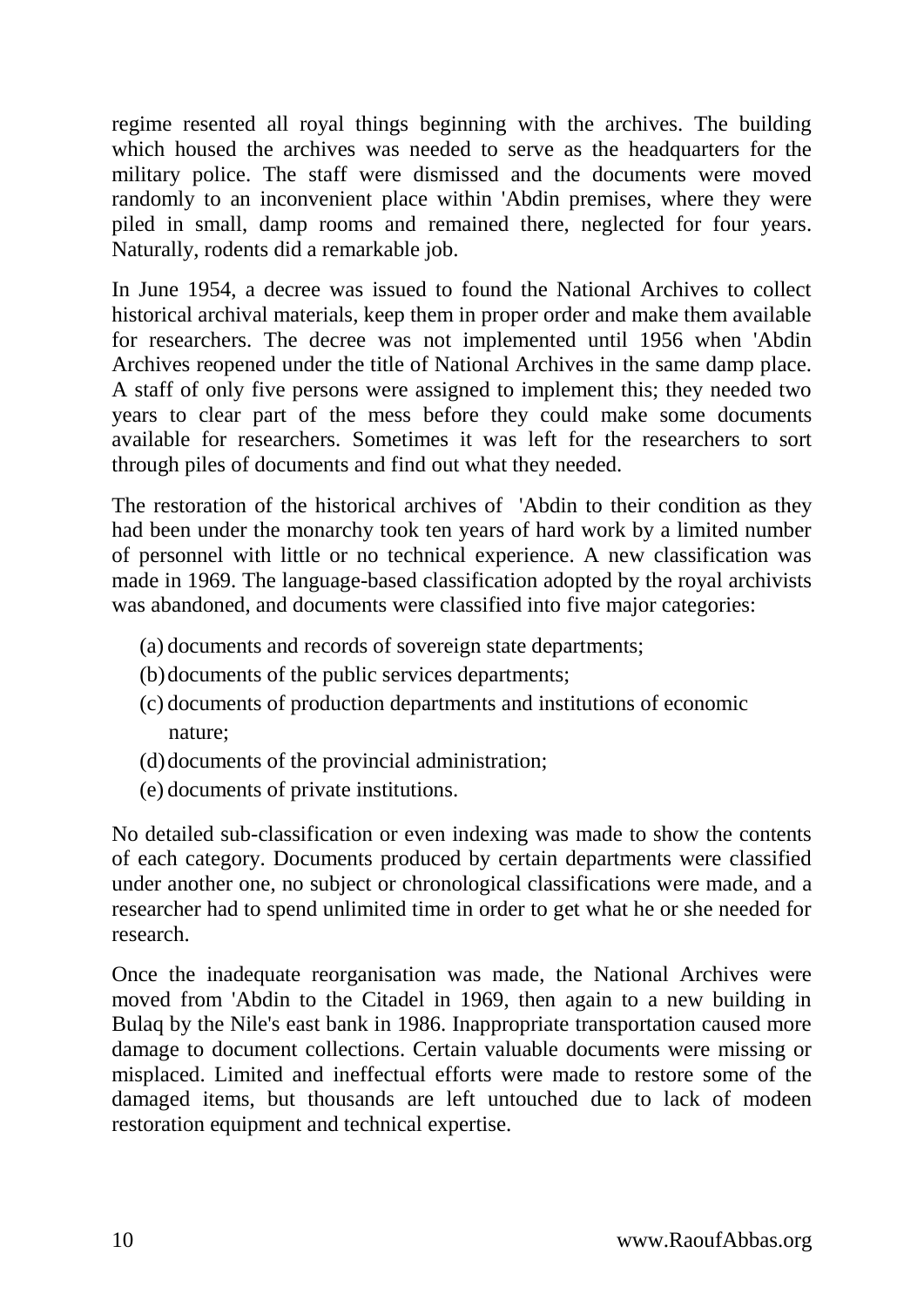Housed in new premises at Bulaq with sufficient storage capacity, the National Archives acquired all the collections of documents related to the Ottoman Period and all other documents of the nineteenth century. These collections were moved from *Dar al-Mahfuzat al- 'Umumiyya* (the Public Record Office) in the Citadel. The entire contents of repositories were moved and found a new home at the National Archives of Bulaq, except family status records such as birth, death, marriage and divorce records, military conscription records, and judicial files. These continued to be held by the Public Record Office at the Citadel in addition to records of taxation and finance. Dar al-Mahfuzat is now functioning to hold the documents of the Ministries of Finance and Justice that are required to be kept permanently. Documents produced by other departments are transferred to the National Archives after being kept in the place of origin for 15 years. Acquisition of documents by the National Archives is decided by a committee of experts according to historical value. No documents can be destroyed by departments of origin unless that is authorized by the National Archives.

#### *Cairo Documents in the National Archives*

The National Archives contains all the primary sources necessary to study the history of Cairo from the sixteenth century to the 1950s. Records of Shari'a Courts and documents of *Waqfs* are the main sources for Ottoman Cairo. *Sijillat al-Mahkama al- Shar 'iyya* (Islamic law court records) deal with various aspects of urban, economic and social development of Cairo in the Ottoman period. Besides functioning as a judicial institution, Shari'a Courts were acting as a registration office. Commercial agreements, appointment of guilds shaykhs, prices of goods, value of currency and exchange rates, taxes levied by the treasury, marriage contracts, distribution of shares of inheritance, measures pertaining to the Nile flood and the deeds of *waqfs* (endowment), all had to be registered at the Shari'a Courts and included in the court records.

*Waqfs* documents are an invaluable source for study of the urban development of Ottoman Cairo. In *Waqf* documents a full description of the institution subject to endowment was usually given, including details of the building and its facilities, costs of construction, location and the names of the beneficiaries. These documents help scholars to trace urban development of Ottoman Cairo, study the styles of architecture and form conclusions as regards the urban life and social conditions of the Cairene communities.

The records of the Cairo Governorate, *Sijillat Muhafazat Misr*, give detailed information on nineteenth-century Cairo. They contain records of urban reorganisation carried out by Muhammad Ali and Ismail, major public works, medical and social services, handicraft guilds, foreign communities, and police work.